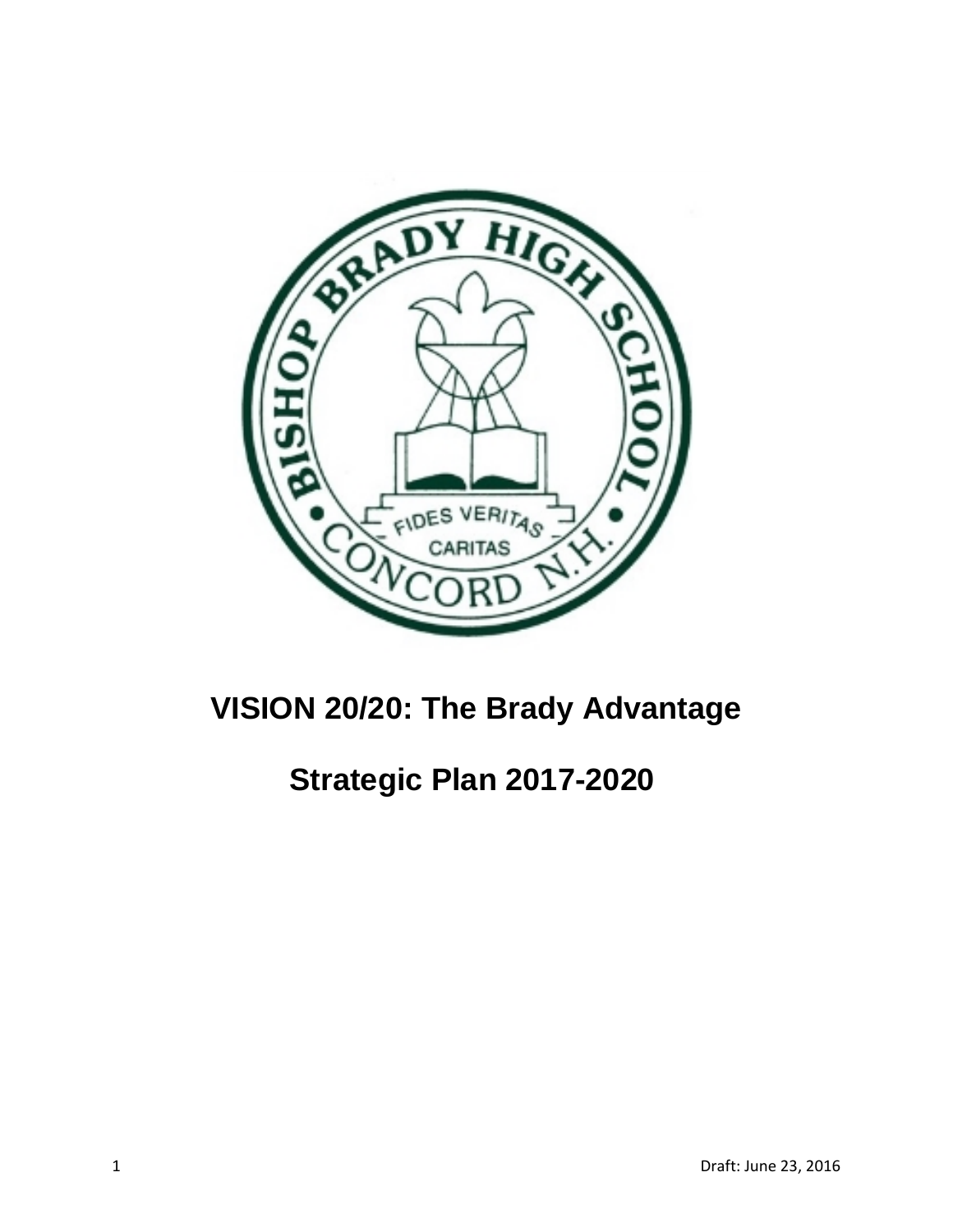# **VISION 20/20: The Brady Advantage**

During the summer of 2015, a collaborative planning group was appointed by the Principal to revise and extend the goals of the 2010-2014 Bishop Brady Strategic Plan. The members of the group touched many facets of the Bishop Brady community from Advisory Board members and faculty to parents and alumni, with several individuals embedded in more than one of these groups. This cross section of both the internal and external communities of Bishop Brady worked to develop a strategic plan, VISION 20/20, identifying future initiatives and a four year roadmap, through the year 2020, for continued excellence as a Catholic secondary school.

The process was facilitated by experienced educator Jeff Bradley, a partner with Educators' Collaborative, a former Brady faculty member, and the parent of a Brady sophomore. The members of the Strategic Planning Committee were charged with assessing the school's accomplishments in meeting the earlier plan launched in 2010, reviewing the NEASC evaluation report completed in the spring of 2014, evaluating data derived from a series of parent, student, faculty and alumni surveys, discussing ideas and concerns through a variety of focus groups, and finally crafting these visioning goals.

The document is meant to reflect the big picture of our mission and expectations and will require the administration and Advisory Board in the months ahead to develop a specific timeline, action plans, thoughtful stewardship, and evaluative tools to monitor the effective implementation of the plan.

It is with a great sense of pride that we share this strategic plan, Vision 20/20: The Brady Advantage, with each of you. Heartfelt thanks to the members of the committee for the time and talent that they dedicated to this task.

Andrea Isaak Elliot, Principal Jeff Bradley, Consultant Fr. Ray Ball Gary Bouchard Eric Dyment Bill Hickey Beth Kissinger

Jim Miller Linda Provost Michelle Radie-Coffin Peggy Sica Melissa Trafton Dan Will Kathy Woodfin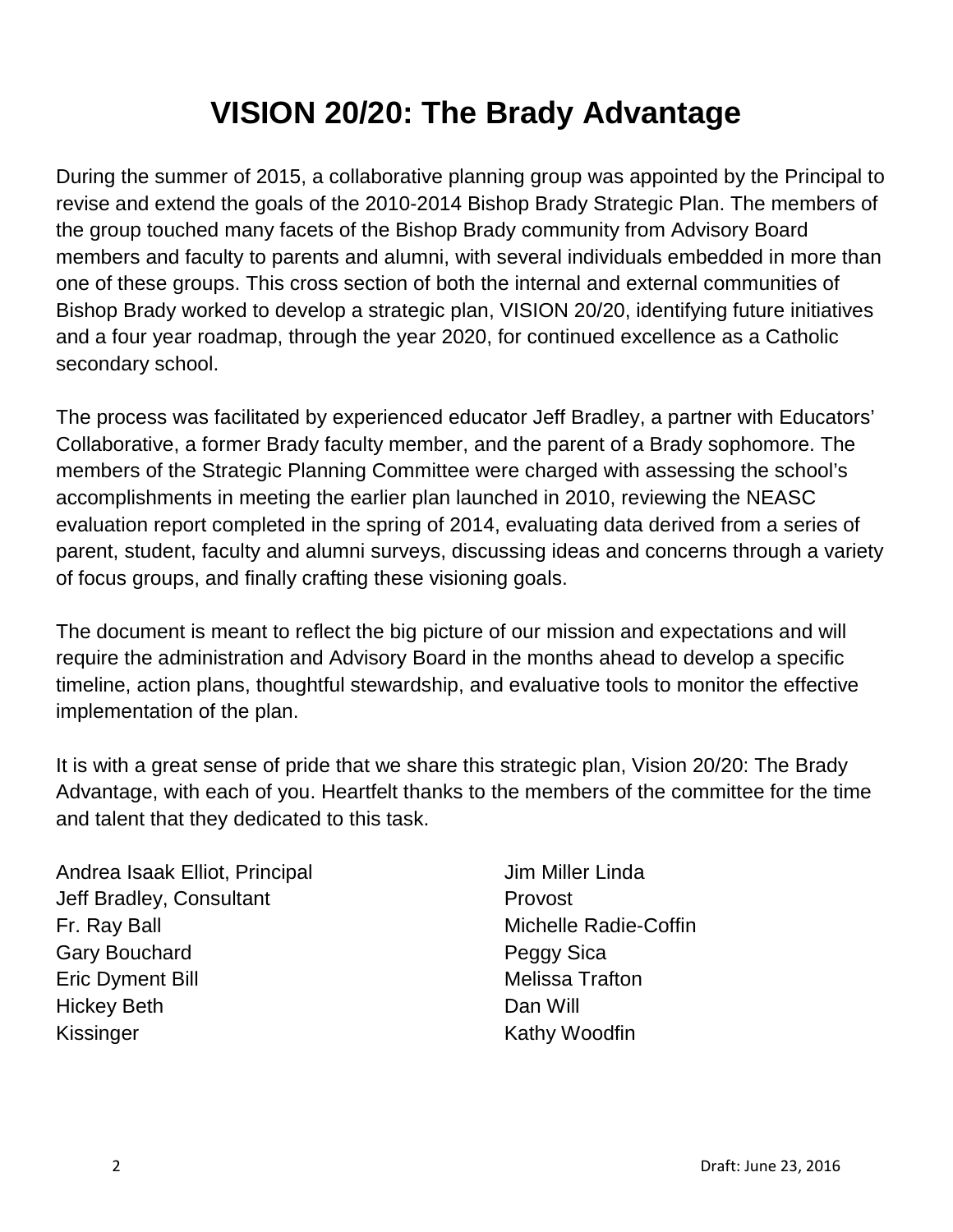# **Mission Statement**

Bishop Brady High School is a Roman Catholic, college preparatory, co-educational high school, founded upon the values of *faith, learning and service.* In partnership with families and the greater community, Bishop Brady *instills a desire* in students to engage in service to others and *challenges* them to rise above the expected in the pursuit of excellence.

# **Philosophy**

Bishop Brady is a center for the pursuit of excellence and for the development of the total person. In a caring community, each person is invited to build quality interpersonal relationships and to exert a positive influence on the climate of the school. It is a Catholic school where students learn in a nurturing, creative atmosphere; where educators teach in a dedicated, professional manner; where administrators know that caring is as important to the heart as knowledge is to the mind.

As a Catholic school and a caring community, we are committed to the following objectives:

- To introduce and reinforce Christian values in a learning and practicing environment by providing intellectual instruction and opportunities for religious experiences
- To offer programs which stimulate intellectual, creative, emotional, spiritual, and physical growth in each individual
- To offer students college preparatory courses in a supportive, orderly school environment
- To encourage students to develop a healthy respect for self, school, family, and society

## **History**

Bishop Brady High School, traces its roots to St. John's High School, established in 1930 on South State Street in Concord, New Hampshire.

Named for the Most Reverend Matthew F. Brady, D.D., Bishop of Manchester, 1945-1959, Bishop Brady High School opened its doors in September 1963 as a private, Catholic coeducational school offering a college preparatory program in a supportive Christian atmosphere.

Continuing the traditions of St. John's High School, Bishop Brady High School carries on the motto, "fides, caritas, veritas"— translated as faith, charity, and truth—the backbone of the strong principles behind the development of the total person. Our graduates are ready to face the world armed with a solid foundation of academic strength, a compassion for others, and a healthy respect for their religious beliefs, self, family and society.

An expansion and renovation project was completed at Bishop Brady in May 2007, creating a new multimedia center, new guidance suite, six new classrooms, an expanded chapel, and renovations to the administrative areas.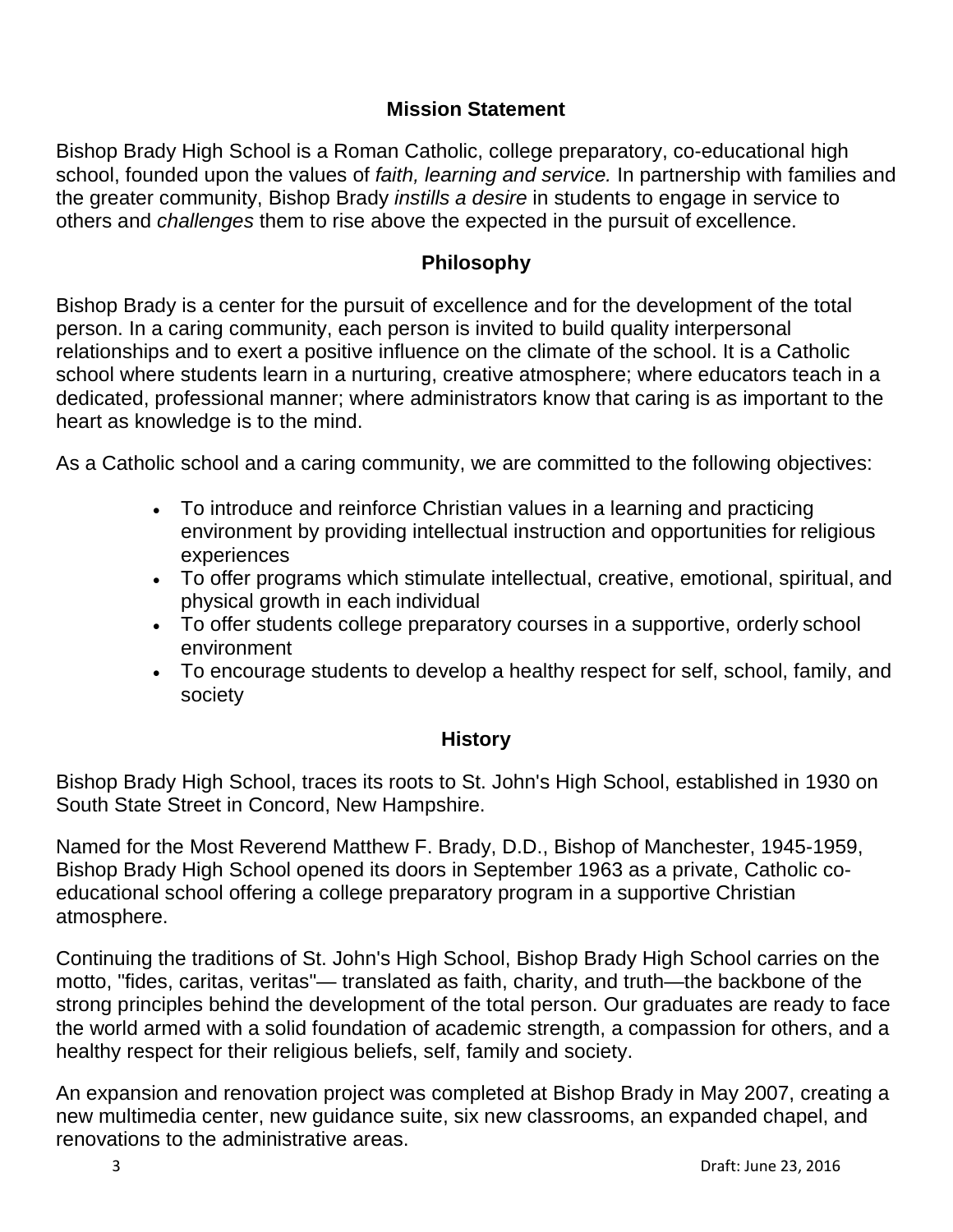# **CATHOLIC IDENTITY**

Bishop Brady High School will express its commitment to promoting the values enshrined in our motto – *Fides, Veritas, Caritas* (Faith, Truth, Charity) – in all elements of school life and will convey a Catholic vision of the world in both word and deed.

#### **In partnership with families, Bishop Brady will:**

- 1. Inspire our students to be young men and women of strong faith, animated by the Gospel values of tolerance and justice.
- 2. Cultivate within our students a conscience that consistently and courageously seeks truth.
- 3. Ignite within our students a passion to serve others, especially the poor, the weak and the disenfranchised.

## **TEACHING and LEARNING**

Bishop Brady High School will foster an academic environment reflective of the school's Catholic identity that challenges students and teachers alike to work to their full potential – academically and professionally.

#### **Bishop Brady will:**

- 1. Nurture an academic environment consistent with our Catholic identity that:
	- a. Encourages an enduring intellectual curiosity, the wise application of critical thinking and creative problem-solving, and the promotion of care for self and others.
	- b. Instills in students the ability to approach and analyze problems with an unconventional fervor.
	- c. Encourages self-awareness through thoughtful reflection.
	- d. Recognizes and fosters the God-given gifts of each individual.
- 2. Challenge faculty to: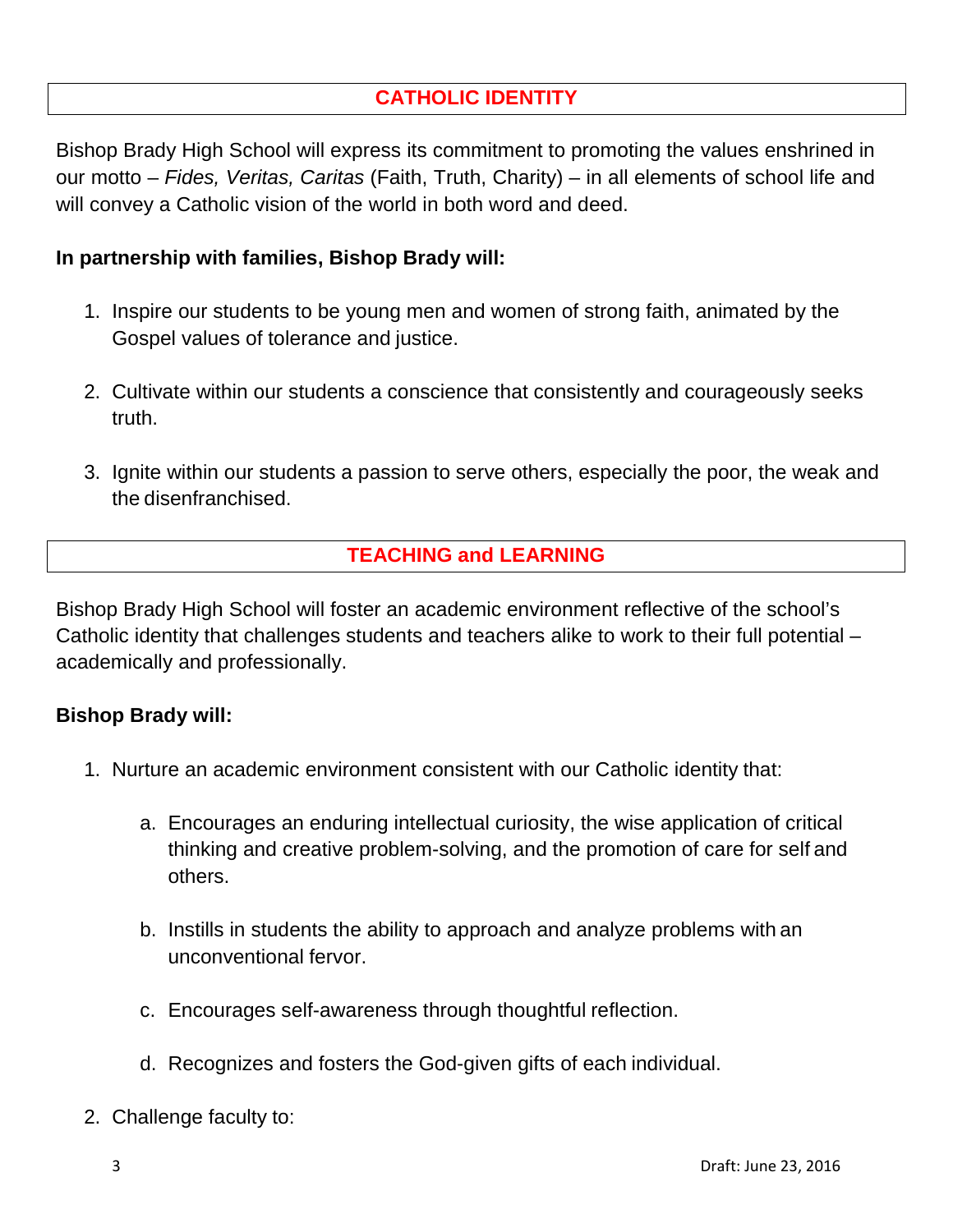- a. Provide opportunities for a diverse array of learning styles within the classroom.
- b. Cultivate new teaching paradigms, philosophies, and practices aligned with the school's mission and 21<sup>st</sup> century skills.
- c. Expand summer offerings, alternative courses, college credit options, and internships to extend the traditional program with opportunities for students to gain real world experiences.
- d. Encourage students to take risks academically to develop their innate understanding of concepts and reflect on the interdisciplinary nature of learning and life.
- 3. Challenge parents to:
	- a. See themselves as partners with Brady in educating their children as men and women of conscience
	- b. Contribute their expertise in furthering learning opportunities inside and beyond the school walls
- 4. Cultivate co-curricular activities that complement the development of well-rounded young adults by:
	- a. Insisting that all coaches and adult supervisors maintain expertise in their field and the highest level of professionalism and integrity, consistent with the school's mission.
	- b. Giving students diverse opportunities to cultivate strong leadership and judgement skills while fostering character, integrity, responsibility and commitment.
	- c. Encouraging hard work, self-discipline, collaboration and perseverance in all activities.
	- d. Promoting self-discovery through challenges that test one's natural abilities.
	- e. Providing opportunities for individual students to develop talents and lifelong interests across the spectrum of arts, athletics and community service.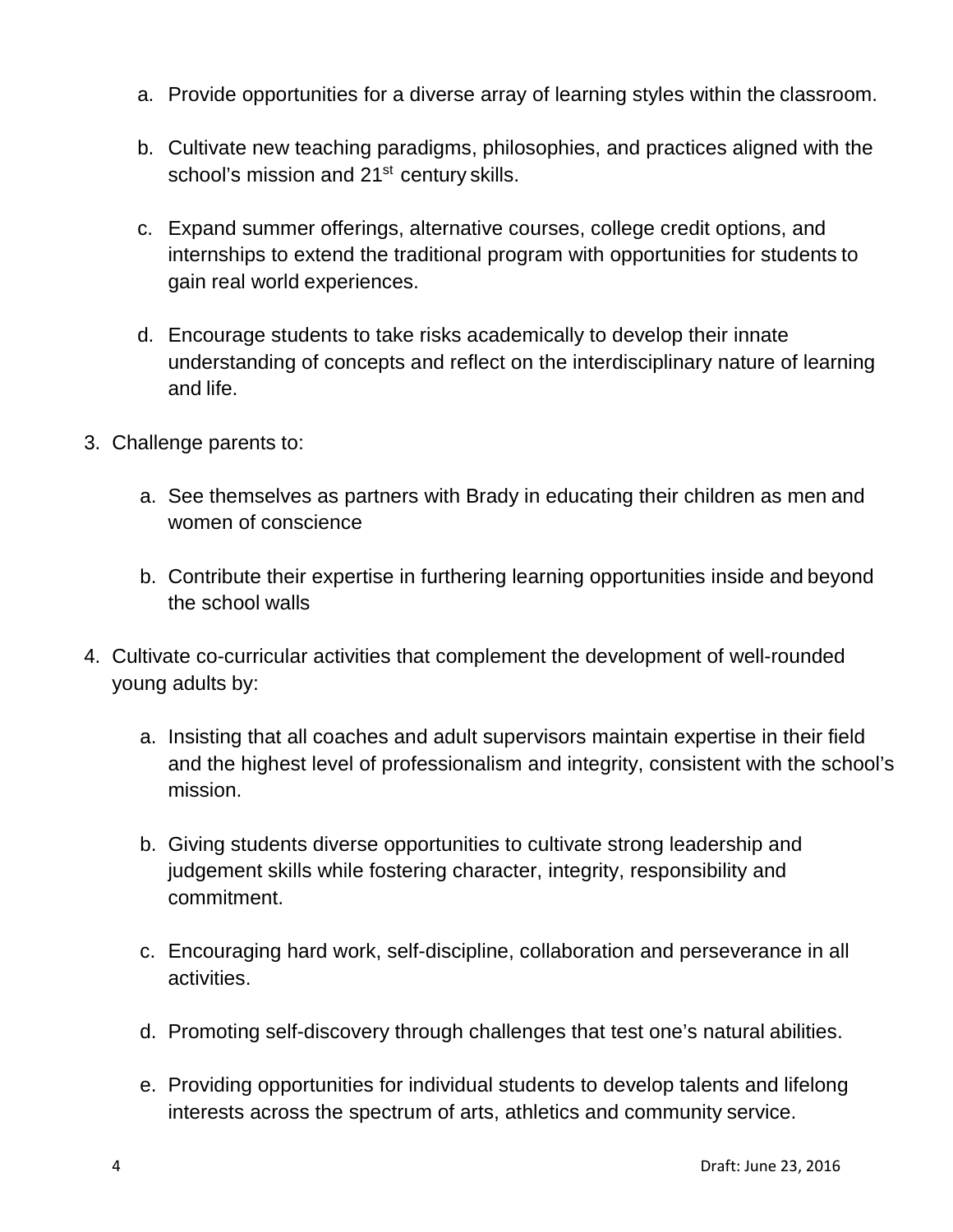### **COMMUNITY ENGAGEMENT**

Bishop Brady High School will strengthen bonds within the school community and with the world beyond the campus through effective communication and active outreach. The school seeks to make service and community engagement integral to the Brady experience, encouraging students to connect locally and globally as men and women of service.

#### **Bishop Brady will:**

- 1. Embrace opportunities to communicate with Brady constituents by:
	- a. Strengthening awareness of school activities and operations for families, students, staff, alumni, prospects, donors, and the community.
	- b. Creating and continually re-evaluating interactive, personalized, centralized communications for all stakeholders.
	- c. Seeking periodic, broad-ranged feedback from stakeholders.
- 2. Effectively communicate the school's commitment to service to others by:
	- a. Increasing communication regarding additional communityengagement opportunities for both parents and students.
	- b. Communicating to students the impact of their service and the positive experiences of other students at specific community service projects.
	- c. Highlighting alumni/alumna who engage in community service as role models for current students.
- 3. Foster opportunities for teacher leadership in community engagement by:
	- a. Recognizing that teacher-role models are integral to creating the service identity of the school and students.
	- b. Celebrating teachers who model service-based lives.
	- c. Seeking alternative revenue sources to providing funds for teacher-initiated service projects
- 4. Empower students to seek knowledge with a purpose by:
	- a. Making explicit the connection between core Catholic values and service.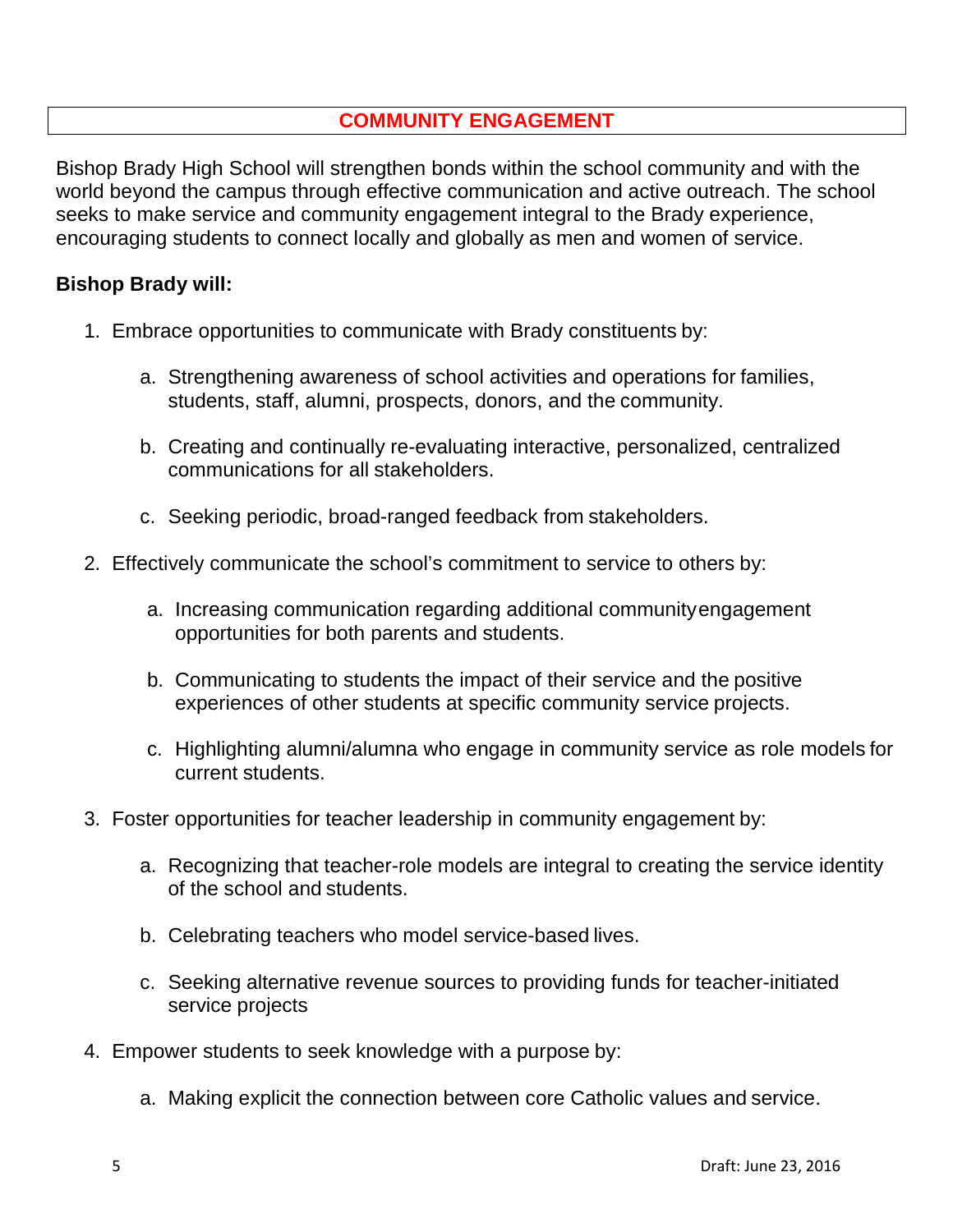- b. Encouraging teachers to make connections between academics and real world learning and teaching students that personal success is measured, in significant part, by serving other.
- c. Creating opportunities for students to respond to community needs arising from unforeseen natural disasters and humanitarian crises.
- d. Creating opportunities to engage in service projects with other Catholic schools

### **FACILITIES AND FINANCE**

Bishop Brady High School will continue to build a robust enrollment, maximize diverse revenue streams, and develop facilities which enable it to optimally serve its community.

#### **Bishop Brady will:**

- 1. Further the Brady "brand" to ensure that the message of 'The Brady Advantage' reaches a diverse population of students and families by:
	- a. Publicizing the many good works of the Bishop Bradycommunity
	- b. Attracting new students by highlighting the difference Bishop Brady makes in the lives of its students.
	- c. Maintaining a consistent message and brand by which all prospective families and community members recognize 'The Brady Advantage'.
	- d. Continuing to expand our diverse population both locally and internationally
	- e. Engaging students, parents, faculty and alumni as ambassadors for the school.
- 2. Expand and enhance development efforts in order create alternative sources of revenue to support the mission of the school by:
	- a. Focusing the Annual Fund to further promote an optimal culture of giving
	- b. Creating a planned giving program that includes estate planning that can help sustain the school's mission in perpetuity.
	- c. Expanding financial assistance and continuing to make a Bishop Brady education available to those who seek it and do not have the means to afford thetuition.
	- d. Seeking additional financial support in the form of grants from foundations and corporations.
	- e. Forging strong alumni engagement with the Brady community